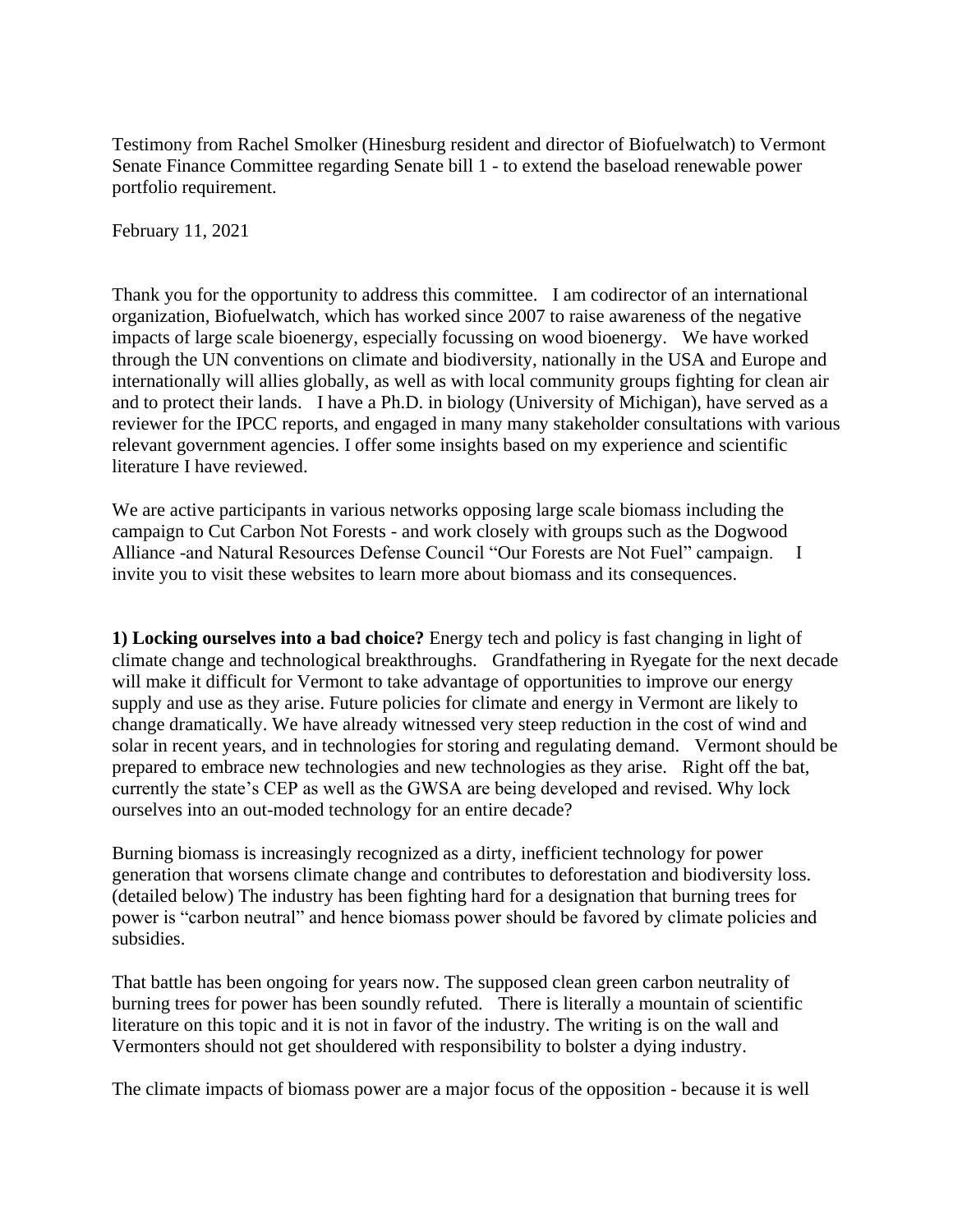understood that the subsidies granted for production of RENEWABLE energy are essential to the economic viability of these facilities. They are not economically viable without taxpayer funded subsidies and other supports, as well as an ongoing designation as "clean and green and carbon neutral"

# **Biomass power is expensive:**

Biomass power requires constant fuel supply which is often costly to procure. Many facilities find it challenging to provide adequate supplies cost effectively.

Furthermore the biomass power industry dependent on very generous taxpayer and ratepayer subsidies - money that could be put to much better use. The biomass industry as a whole has a very bad track record - with many facilities recieving remarkeably generous tax advantages and subsidie s- and then failing - leaving communities burdened with the costs.

Look to our neighboring state of Maine: A 2017 report by PFPI reviewed subsidies, tax credits and grants to the industry and found that **over 250 million dollars had been provided to the industry - and yet it was still unable to compete or prevent closures and bankruptcies.**  Further, neighboring states (MA and CT) that had contributed to Maine's biomass industry withdrew those supports because of the high emissions of CO2 and decisions to invest in cleaner renewables.

<http://www.pfpi.net/maine-legislators-urged-to-reject-subsidies-for-polluting-biomass-energy>

## **Biomass burning is polluting:**

Facilities such as Ryegate emit a wide range of pollutants, comparable to burning coal. Particulate emissions are especially problematic, and are implicated in many diseases from cancers to birth defects and neurological diseases. Vermont already has extremely high levels of wood smoke pollution due to burning wood for heat in residential and other buildings. Our asthma rates are among the highest in the country.

Ryegate (and McNeil) contribute a very large proportion of these pollutants - and do so in delivering a very small proportion of energy, in a grossly inefficent manner. The efficiency ratings for most facilities such as Ryegate are in the range of 25-30%. What this means is that 2 of every three trees burned are wasted, but the pollution from burning them is nonetheless released into our air.

Even with emission controls that may eliminate most PM, because of the very large amount of wood that is burned- that remaining portion that escapes controls is very large. Further, as I understand it, the regulations for the smallest PM particulates have been a topic of concern as weve learned they are more damaging to health, and more difficult to control and not adequately regulated.

Key question: There is reference to Ryegates production of 4000 tons of ash which they say is "beneficially recycled". This is a very large amount of ash - and in some casess wood ash can contain heavy metals and other contaminants. How is this ash "recycled"? Is it tested in any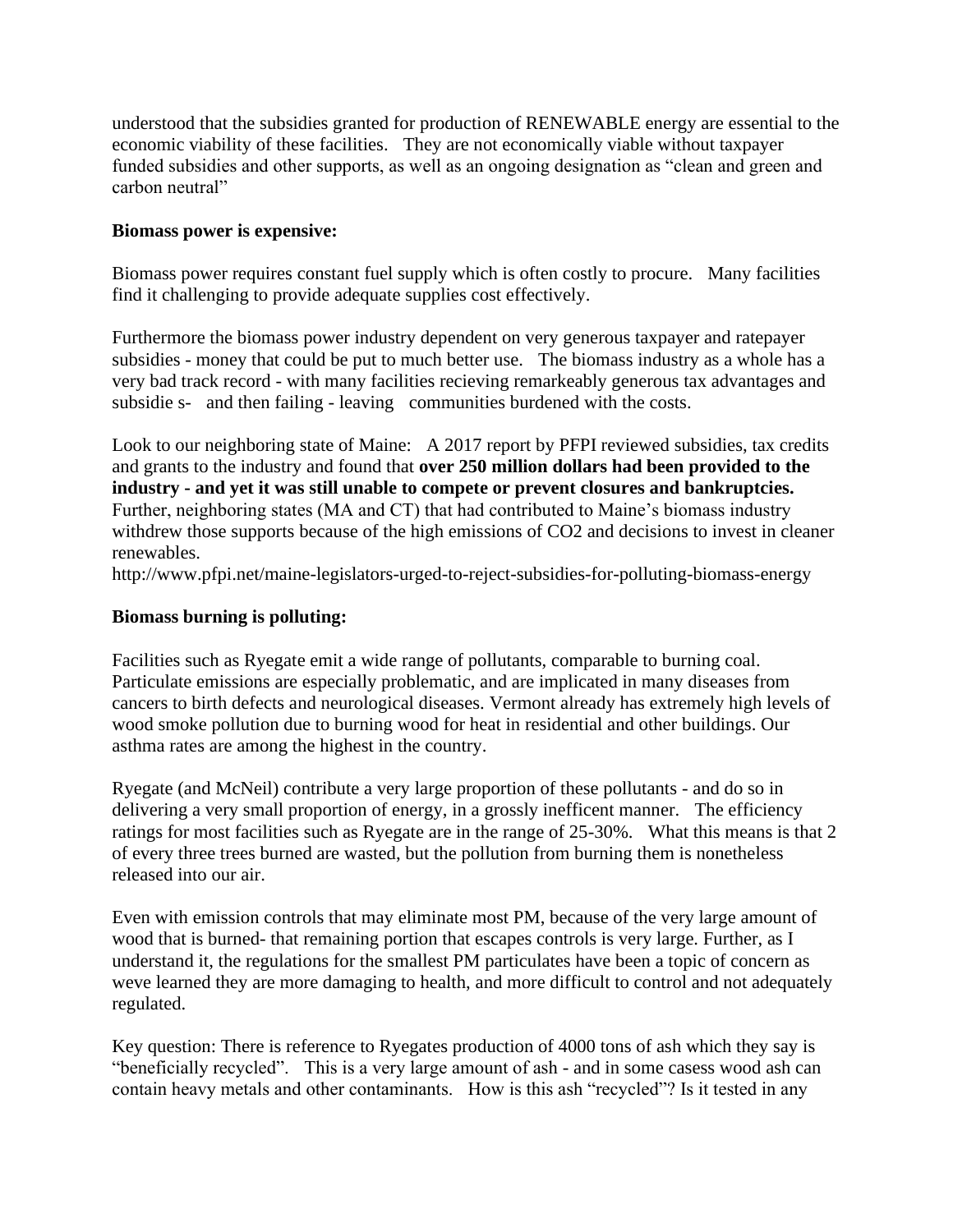way?

In sum - why would ratepayers pay a premium to pollute?

## **Biomass is bad for the forests:**

The biomass industry has long stated that they burn "waste and residue". But what is waste and residue? The answer is easily obtained by looking at the wood yards at these facilities which hold vast stacks of whole trees. Chips are made from whole trees. Twigs, bark and leaves do not burn well and while some facilities can handle a mix, the higher quality wood burns better and cleaner.

In these hearings we have been told that Ryegate uses "low grade wood". That can refer to anything that might not be considered more valuable for a higher purpose. Hence with a market for not just the higher purpose timber, it becomes profitable to do more intensive extraction at logging sites. The cost of harvest, handling, transport, chipping etc are formidable. In my many years of experience, industry folks and their supporters ALWAYS refer to sustainable harvesting practices. But where ground truthing has been possible, we have found some alarming results. In N.C for example, where Enviva is producing pellets to export to Europe for the DRAX coal/biomass conversion, it was discovered that they were [clearcutting](https://www.nrdc.org/media/2019/190618) precious remaining stands of native old growth forest.

Bottom line is that good quality wood burns better, as most Vermonters who have woodstoves know. The cost of providing feedstocks requires best available.

What are the impacts on Ryegates "woodshed"? We have been told that Ryegate procures its feedstocks from a 60 mile radius around the facility. It was constructed in 1992 - and has been extracting wood from that woodshed since then. Now it may continue for another decade. How can that ongoing supply of what we are informed is 250k tons per year of wood be provided without serious impacts on the forested lands in that limited area? We can assume that not the entire surface of that woodshed is forested or can be logged.

Key question that needs to be answered: Is 250k a dry weight metric? When wood is harvested it is near 50% water content so that would mean far more wood - up to 500k tons of wood are harvested and then dried to some acceptable moisture content prior to burning. Is this 250k dry or 500k wet?

Key question: How many other entities - including residential and commercial heating as well as neighboring biomass facilities and wood pellet manufacturers in VT and adjacent states are also procuring wood from the same woodshed area? In my experience there are often multiple overlapping and competing demands in the same woodshed region, but rarely acknowledged. [This map](https://www.nrdc.org/sites/default/files/woody-biomass-facilities-map.pdf) shows the situation in the Southeastern USA, and it would be good to have similar mapping for the state of Vermont (and New England).

**Biomass is not C neutral! It should not be considered to have zero emissions or recieve**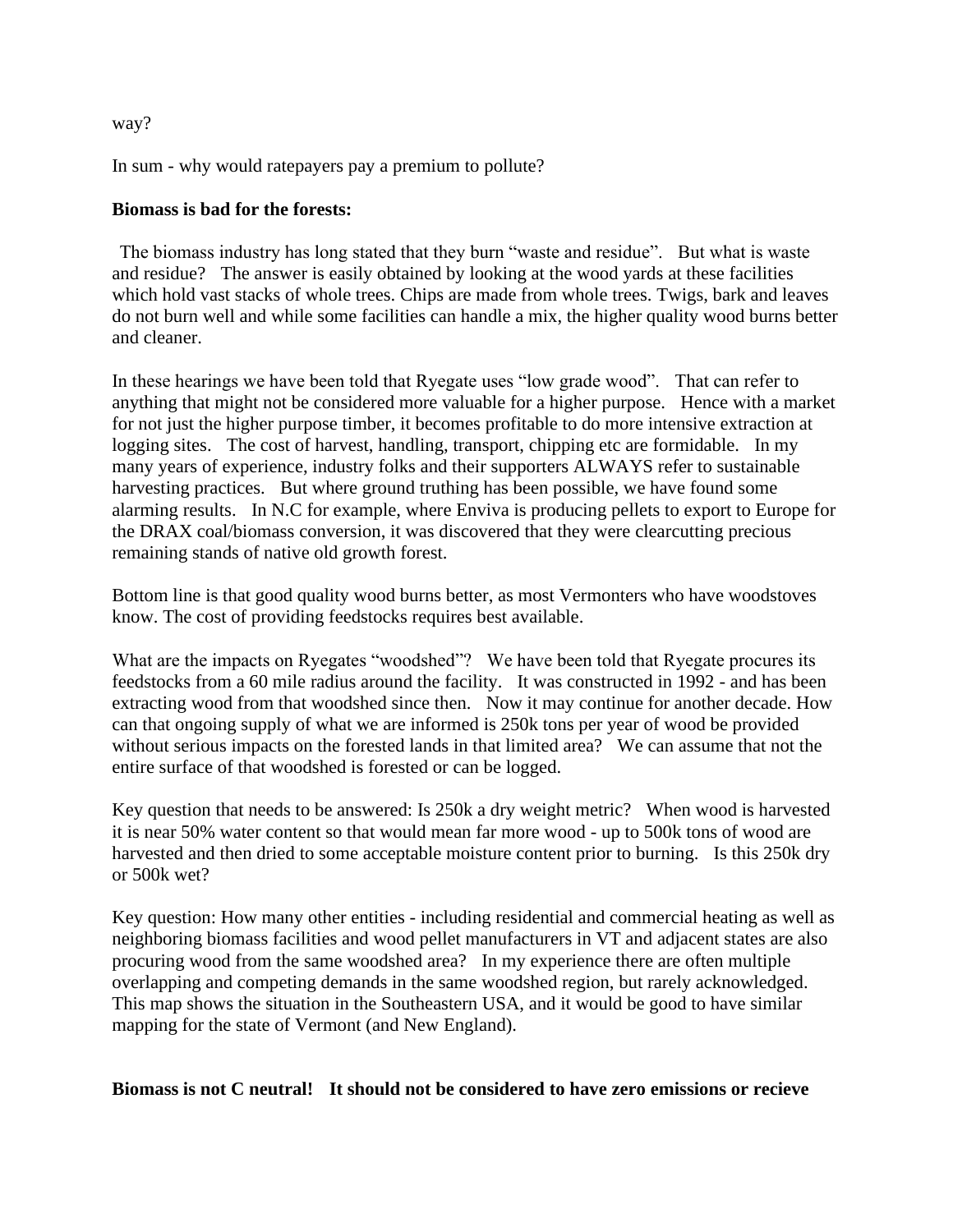#### **subsidies as "renewable".**

Policies and supports for biomass are based on the notion that burning wood is carbon neutral i.e. that c emissions from combustion will be eventually offset by c sequestered in replacement tree growth. This idea has been soundly refuted by a wealth of peer reviewed literature. The carbon neutral claim is referred to as an ["accounting error"](https://www.pfpi.net/wp-content/uploads/2011/03/Searchinger-et-al-2009.pdf), derived from a quirk of UNFCCC national guidelines for emissions accounting. Unfortunately, this accounting error has become deeply entrenched in policy and discourse and is persistently repeated by industry proponents.

There is no basis for assuming carbon neutrality. The science is very clear!

+[+Todays letter from 500 scientists t](https://www.dropbox.com/s/hdmmcnd0d1d2lq5/Scientist%20Letter%20to%20Biden%2C%20von%20der%20Leyen%2C%20Michel%2C%20Suga%20%26%20Moon%20%20Re.%20Forest%20Biomass%20%28February%2011%2C%202021%29.pdf?dl=0)o Biden and leaders of Japan, Korea and Netherlands: In recent years, however, there has been a misguided move to cut down whole trees or to divert large portions of stem wood for bioenergy, releasing carbon that would otherwise stay locked up in forests. The result of this additional wood harvest is a large initial increase in carbon emissions, creating a "carbon debt," which increases over time as more trees are harvested for continuing bioenergy use. Regrowing trees and displacement of fossil fuels may eventually pay off this carbon debt, but regrowth takes time the world does not have to solve climate change. As numerous studies have shown, this burning of wood will increase warming for decades to centuries. That is true even when the wood replaces coal, oil or natural gas.

++A 2018 letter from 800 scientists concluded "Even if forests are allowed to regrow, using wood deliberately harvested for burning will increase carbon in the atmosphere and warming for decades to centuries – as many studies have shown – even when wood replaces coal, oil or natural gas. The reasons are fundamental and occur regardless of whether forest management is "sustainable."

++When the Dartmouth College proposed to convert campus heating to biomass, alumni scientists [wrote a strong condemnation:](https://vtdigger.org/2019/08/04/scientists-say-dartmouth-colleges-biomass-plan-is-a-bad-idea/) "The problems are several. First, the Intergovernmental Panel on Climate Change (IPCC) and many peer-reviewed studies show that wood generates significantly more CO2 than the fuel oil it would replace, and even more than the natural gas used by Dartmouth's Mary Hitchcock Hospital. The carbon content of wood is about 30% higher per unit of primary energy than fuel oil and about 80% higher than natural gas. Second, the combustion efficiency of wood is less than that of modern oil and gas systems. Third, the wood supply chain requires substantial energy for harvest, transport, processing and drying prior to

use, and for ash disposal.<sup>2</sup>

Therefore, the first impact of switching from oil to wood will be an *increase* in Dartmouth's carbon dioxide emissions, worsening climate change. "

++The US EPA established a scientific advisory board which concluded carbon emissions from biomass were substantial.

++The European Science Advisory Council similarly concluded.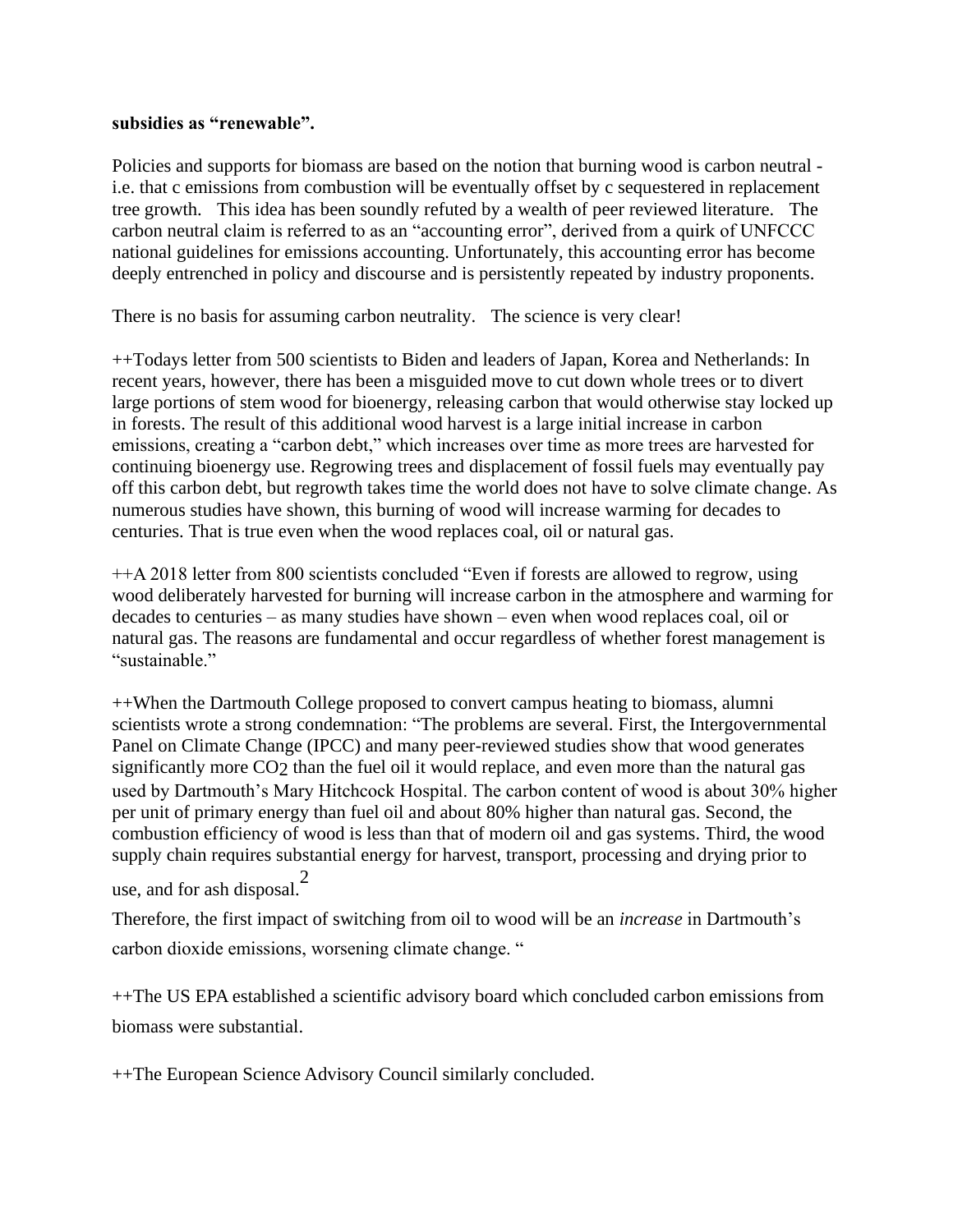++A broad selection of peer reviewed articles have been published on this topic - A compilation of resources is available at:<https://www.biofuelwatch.org.uk/2015/biomass-resources/>

Attached is an excerpt from Partnership for Policy Integrity which articulately rebuts the carbon neutrality claims - including yet more references.

Meanwhile PROFORESTATION - allowing forests to grow is well-recognized to be one of the most effective ways to remove CO2 from our atmsophere. We cannot grow forests and burn them too! Please come and learn about proforestation at an upcoming presentation on Feb 24th sponsored by a newly formed coalition "Standing Trees Vermont" which seeks to promote proforestation on our public lands. I will provide an invitation to committee members.

## **Do landowners really base decisions on low grade wood markets?**

We are told that the market for low grade wood in Vermont is essential to keeping forests as forests. This argument is not unique to Vermont, but is a familiar one that I have heard across the board in many cases. The argument is that paying taxes on forested land is prohibitive for landowners, and they can only manage doing so if they have the income from sale of low grade wood. That income stream in turn prevents them from doing what they would otherwise do - sell their land to a developer.

Key question: How much do landowners in fact get paid for their low grade wood? What does it cost to collect, chip and transport low grade wood material? Further, if landowners are logging already, as we must assume if the material is "waste and residue", they must be eligible for "current use" tax benefits on their land?

Key question: Are there other more effective ways to encourage landowners to retain their lands? I understand there is a move is afoot to adjust the tax structures to allow landowners to benefit from NOT logging. That would be useful. True it could eliminate the need for forestry management plan and would put some folks out of business - a problem that could be addressed, just as reducing jobs in logging and trucking could similarly be addressed. People need support to transition to other work. Perhaps there are other approaches that would be more beneficial to forests, climate and landowners to consider rather than supporting Ryegate as a necessary "benefit" to landowners.

Key question: Would landowners necessarily develop their land if they didnt have income from sale of low grade material? Is that what is keeping them from developing their land? Or are those landowners who sell forested land for development doing so for other reasons - and would do so irrespective of low grade wood markets?

Surveys of landowner attitudes I have seen do not support the idea that markets for low grade wood are preventing decisions to develop. Those surveys show that most forest landowners do not want to log their forests. Instead, most want to keep their forests intact "to sustain wildlife and nature, to maintain inherent beauty, and to continue the legacy of their land within their families. Landowners who are thinking about logging are more likely to log their forest if they